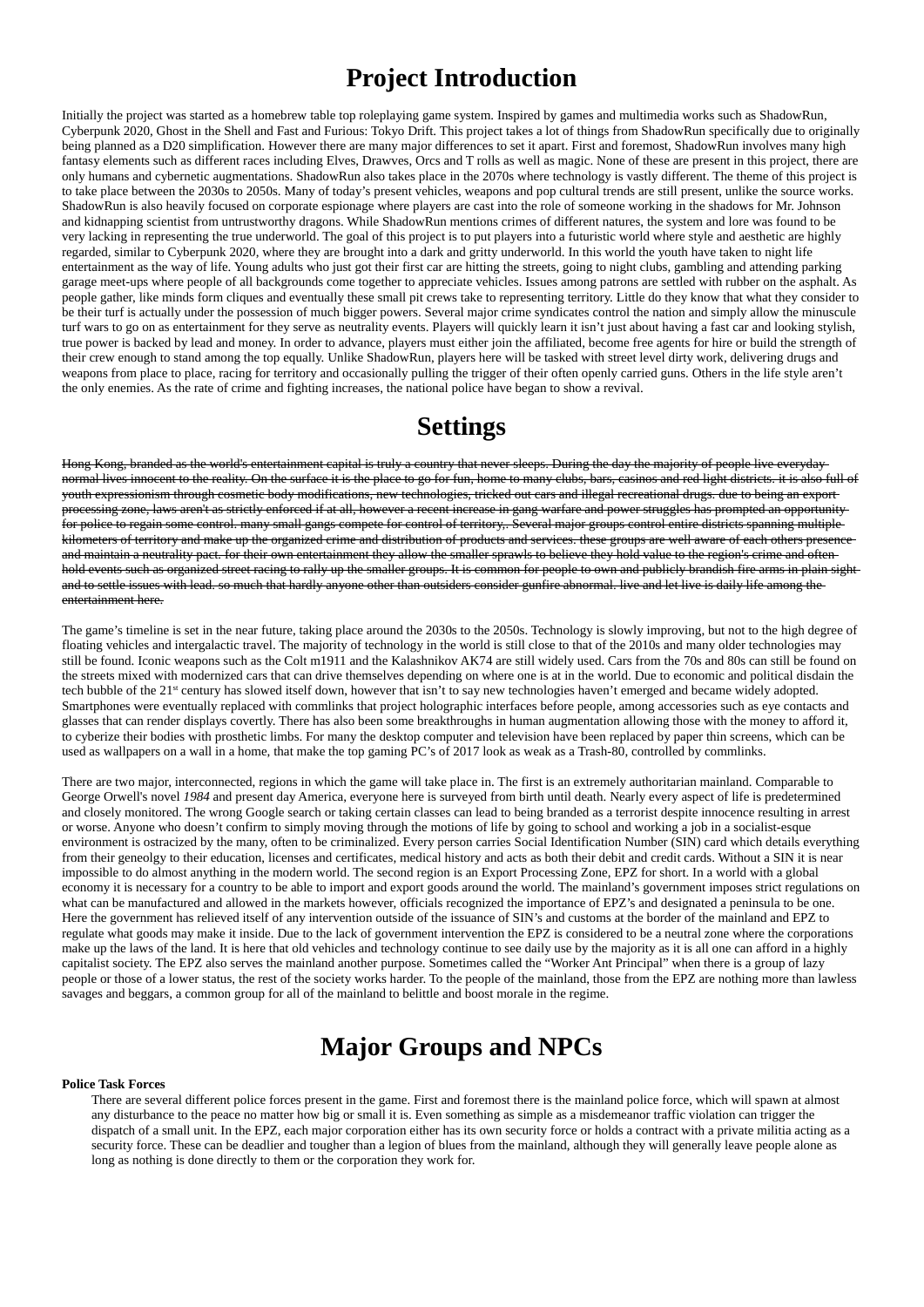**Han**

Han is a small network, roughly 500 members in size, of professional black market fixers and information brokers. If there is anything stolen that needs to be cleaned, Han is the go to. Not only will they clean the goods, but they'll pay you for obtaining them. Looking for information on another crew or something going on in the underworld or with the police? Han's information network is unmatched. However, who one knows and what goods they have access to through Han is relative to their own affiliation and status. One can't expect to be a new punk on the streets and get information on the next big moves by the major players. There is always at least one representative showing up to races and at clubs at any given time. Apparent by the tendency for members to drive Nissan GTR's that can pass for a civilian's car outside of a small logo on the rear passenger windows.



#### **Wonderland**

Gertrude "Alice" Hargreaves is a young British woman who grew up in Victoria, Hong Kong. As the heir to a wealthy family, she has near unlimited funds. However, like anyone with the kind of money she has would, Gertrude was quite apathetic towards life. Searching for something to be interested in order to kill her endless boredom until a few years ago, that is. One night she was attending a formal party on behalf of her family who lives overseas when a violet haired woman with a tattoo of a dragon eating a rose jumped through a window. Chased by some thugs, the violet haired girl, armed with two machine pistols turned the party into a blood bath before escaping. Although Gertrude was left unharmed physically, she was mentally twisted having finally found something of interests to her, the thrill of crime. She immediately had her servants inquire about the woman, learning about the underworld's racing scene and in particular about the Scarlet Devils. She then spent a year undergoing various augmentation surgeries and training in firearms, likely with the Devils' help. Over the last couple of years she, and her protective servants, has proudly left several high profile blood baths and robberies in her wake while dressed as characters from the book Alice in Wonderland.

#### **Crimson Devils**

Growing up in the mainland, the leader of the Crimson Devils saw nothing but hypocrisy and deceit in her surroundings. Hating the system with a passion for she recognized the truth she was living in early on after a trip into the EPZ as a child. As a highly intelligent, critical thinker she played the system with a goal to crush it. She went through her schooling taking many courses on business administration and technology, eventually landing a government job as a security analyst. Taking all of her knowledge and the tools at her disposal, she created a system to bypass the regulators on vehicles and spoof vehicle information, among other regulated goods. Consisting of high school friends she recruited to help her group was rather unknown until she came in contact, perhaps by luck, with Gertrude's butlers at a racing event in the EPZ. By partnering with Gertrude for funding, her criminal enterprise expanded into a full time lifestyle and a highly well organized syndicate. The Crimson Devils would specialize in stealing high end super cars such as the Pagani Huarya and Hennessy Venom, smuggling milspec guns, narcotics and hacking the systems the leader helped build while employed as a security analyst. Having a fondness for vampires, the leader eventually had bat wings surgically grafted onto her body, something that out of sheer respect alone many of her followers have also done if not wearing fake cosplay wings at the least. Like her, they also dress in highly fashionable business-like clothing with a mix of the Victorian era Gothic Lolita matching the super cars they drive.

#### **The League of Gentlemen**

Well dressed in a tailored suit donning a trilby or fedora is a gentleman. Give him a fancy vintage car, something to smoke or drink, a deck of cards or some dice and lastly a vintage



Thompson Machine Gun and he's a member of the League of Gentlemen. A polar opposite to the Crimson Devils, The League of Gentlemen is the epitome of the classic western

gangster of the prohibition era a century earlier. Only men are allowed to join and all share a fondness for the vintage. Members of the League are excellent con artists. They pretend to live by a strict code of etiquette and chivalry, opening doors for women, laying down their overcoats in puddles and giving fine compliments they convince women of all ages to go on dates to a 1920s themed bar. The unsuspecting women then find themselves waking up from a splitting headache in a burlesque themed brothel while men sit around gambling. The League of Gentlemen specializes in prostitution rings, racketeering small businesses for protection money against street thugs and gambling of any kind. Be it poker or street racing, the bookie is almost certainly a gentleman. They have very little technological presence, if any.

### **Tsuki no Yume (Moonlit Dreams)**

Hailing from he land of the rising sun is Tsuki no Yume, a rival to both the Crimson Devils and the League of Gentlemen. This group has been aggressively rising to power on the eastern side of the EPZ where neither has influence, however unlike the other groups Tsuki no Yume is radically different. Many members willingly whore themselves out as refined Geisha and punky Harajuku girls to raise funding for their sadistic, sociopathic commander rather than being kidnapped and forced into their dirty work. Due to the lack of funding compared to the Devils, Tsuki no Yume has taken to filling a different set of niches, imported tuner cars like Nissan and Mitsubishi, katana swords and easily concealable PDWs. The commander is hellbent on starting a war with the Devils leading to some rumors of an unrequited love for the leader of the Devils or perhaps a failed relationship in the past.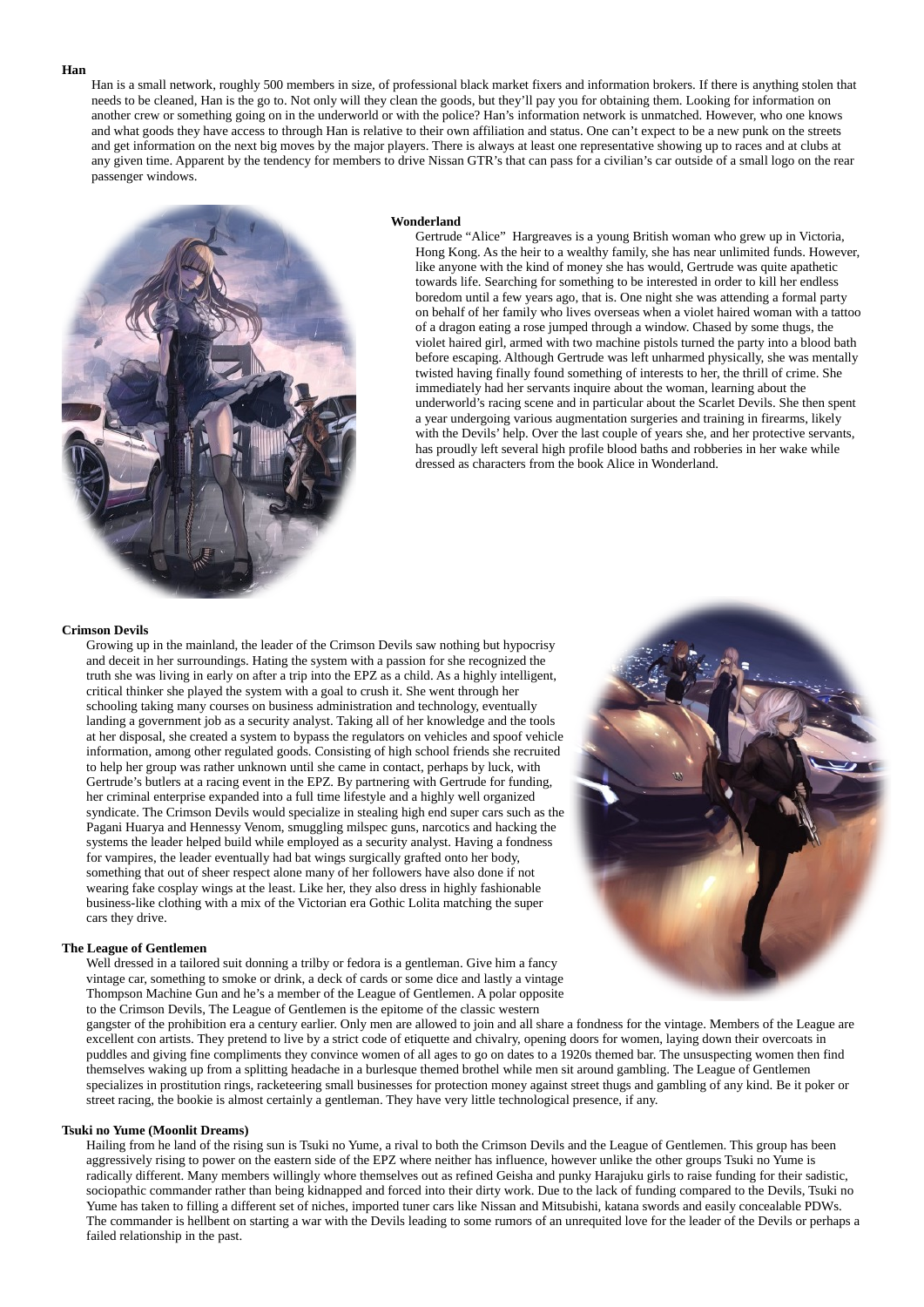- Amethyst Rose Dragon

-- augmented narc squad for hire

-- work goes to the highest bid indiscriminately

-- kidnapping, assassination, corporate warfare, hacking, delivery

-- only one known member, however there are about 5

-- considered a myth

-- group is named in reference to the known member's tattoo

-- despite the small size, the group has an uncanny ability for breaking high level security on the matrix and in corporate buildings

-- only the top ranks of the major players know how to directly contact and contract the narc squad, not including Wonderland. although-Wonderland is highly interested in and inspired by them.

-- known member handles wet work in the underworld while the unknown members strictly focus on the corporate world

-- at present, less concerned with dominance in the underworld world, willing to let the other groups take some of their load off their hands topursue a transition into corporate dominance.

- Black Chrysanthemums

-- drugs, prostitution, forced augmentation, augmentation stripping, human trafficking

-- controls several red light districts

-- ~3000 members world wide

-- industrial sabotage, assassinating corporate rivals, espionage and kidnapping high value employees to work for them, also known to bully rivals by targeting family members

-- rooted into the system to the degree of having planted members in various corporations including the anti crime unit and augmentation clinics

-- is not involved with the other major groups, although pre-existing before Victoria became the entertainment capital it is.

### **Creating A Character**

The game will employ a traditional Roleplaying Game character system inspired by D20 Modern and ShadowRun. This sets it apart from every other MMORPG currently available and enables a vast amount of freedom in play styles. As such, some players may consider this system to be niche and unappealing as well as tedious. It is expected for players to spend at least 30 minutes to over an hour on creating a character. Every character has a set of attributes which will affect how they interact with the world, in addition to these attributes there will be many skill categories to cover most mechanics. After the creation phase players will find a sort of skill tree where they can pick specific abilities. Some abilities will be hidden and only revealed in a player's tree upon certain conditions being met. Skill points would be accumulated over time through a combination of repeatedly doing various tasks, participation in missions and experience gained from killing things.

Character creation will consist of a 5 part process. The first part is attributes. Attributes are the core of determining the abilities of characters. There are 5 different attributes which affect a number of things in the game. These traits have a range of 1, untrained, to 10, Olympic gold medalist. During this creation phase there is a limit of 25 points which players may place however they would like. After attributes, the second part of character creation is Knowledge Areas. This is a list of broad categories in which a character has knowledge in. The third part is the Feat tree, a tree of abilities based on the prior two parts. Found in this tree are both passive and active abilities. Passive abilities may be toggled on, however no more than 3 at any time and active abilities may be placed on the hotbar keys 1 through 0. These are special abilities in addition to attacking and interacting with the mouse. The fourth part is simply the starting location of the character. A player may choose either the Mainland or the EPZ as a starting location. This choice will determine where they spawn in at and some bonuses such as extra reputation gain with the Crimson Devils who also started in the mainland. The fifth part is the visual creation of the character and starting equipment. It is in this last phase that players will determine the look of their character as well as some basic starting equipment with a limit of 30k starting monies. Any unused money will be kept upon spawning into the world. Below are the initial tables of Attributes, Knowledge Areas and Feats. These tables may be incomplete, a future document will contain more expansive tables.

| <b>Attribute</b>   | <b>Description</b>                                                                                                                                                                                                                                            |
|--------------------|---------------------------------------------------------------------------------------------------------------------------------------------------------------------------------------------------------------------------------------------------------------|
| Charisma (CHA)     | This stat is primarily used for interaction with NPCs. It will determine available choices in dialogues, the chance of<br>successfully gathering information, secure deals and better prices with NPC merchants, anything social.                             |
| Constitution (CON) | This is used for anything related to health. For example a character's maximum hit points are determined by "HP = $CON * 15"$<br>Note that wearing armor mitigates damage taken. This is also used in resistances such as to narcotics.                       |
| Dexterity (DEX)    | The finesse of the character is determined by the dexterity score, how fast and precise one is. This is used for aiming a gun,<br>attack speed in melee combat, parkour and other acrobatic maneuvers, things which require either precise or fast movements. |
| Intelligence (INT) | Used for a variety of things from NPC interaction to just about anything involving logic. Hacking skills use this attribute,<br>craftsmanship, certain abilities in which logic thought is assumed.                                                           |
| Strength (STR)     | Clear and simple, this is the strength of a character. How much can one lift and hold in their inventory, in melee combat it<br>determines how hard a character hits another. Anything in which muscle power is the key factor.                               |

\* Groups cover everything underneath them until the next group. Putting points into a group disables the option to specialize knowledge in specific areas, however it keeps all of the areas under it equalized to the same rating.

| <b>Knowledge Area</b> | <b>Description</b>                                                                                                                                                    |
|-----------------------|-----------------------------------------------------------------------------------------------------------------------------------------------------------------------|
| Automotive (Group)    | Broad knowledge of vehicles.                                                                                                                                          |
| - Identification      | Basic knowledge of different makes and models of vehicles, at higher ratings allows for determining specs such as the<br>drivetrain and horsepower.                   |
| - Mechanics           | Mechanical knowledge of vehicles. Enables the ability to use an autoshop to repair and upgrade vehicles as a player<br>character without the aide of a NPC character. |
| - Maneuvering         | Performing specific maneuvers such as Double Clutch shifting a manual transmission.                                                                                   |
| Firearms (Group)      | General knowledge of firearms.                                                                                                                                        |
| - Identification      | Basic knowledge of arms manufacturers and models, at higher levels can determine specs such as estimated range, ammo<br>count, rate of fire, etc                      |